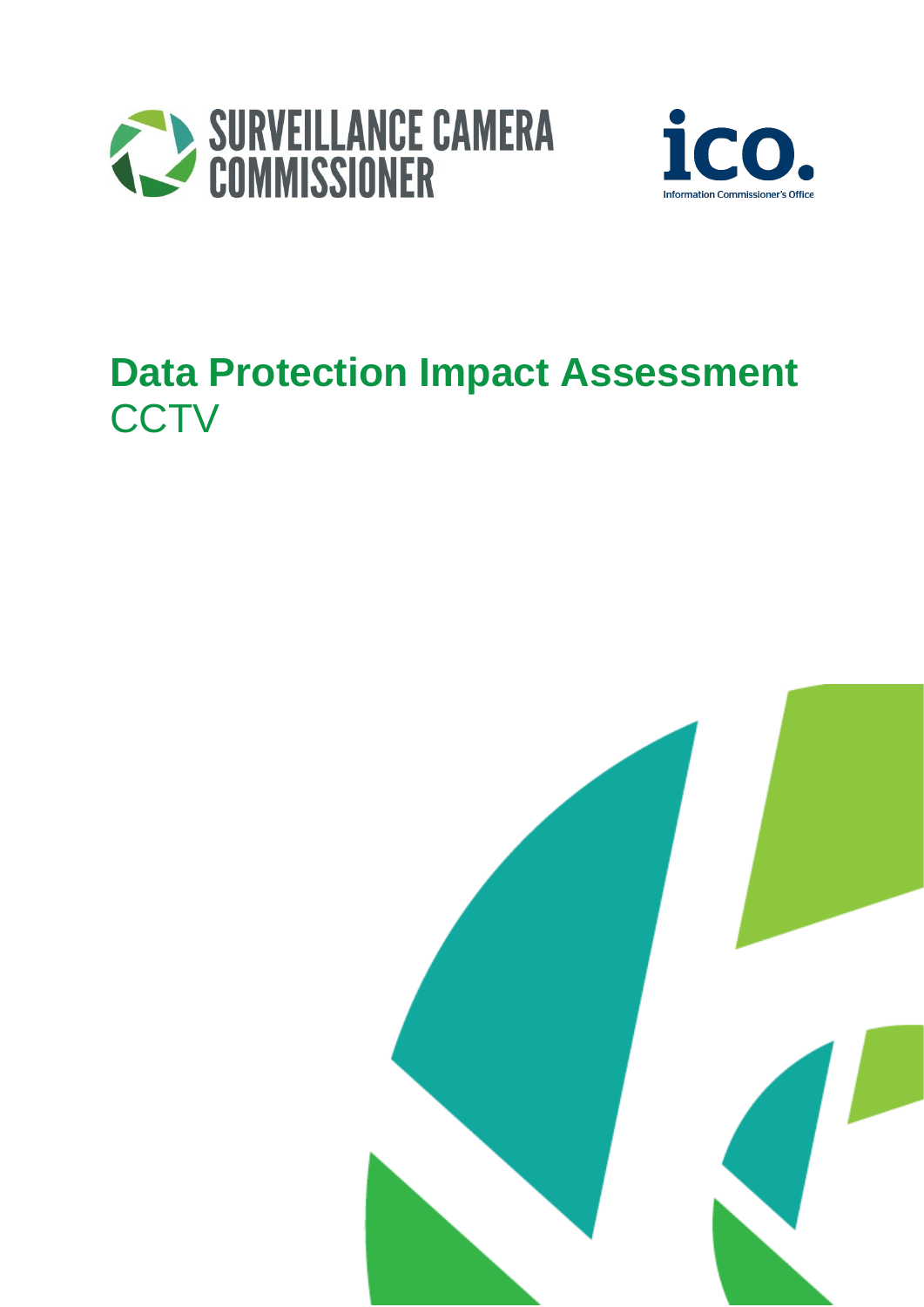# **Data controller(s): Tinkers Lane Surgery**

**This DPIA template should be completed with reference to the guidance provided by the Surveillance Camera Commissioner and the ICO. It will help you to identify whether the use of surveillance cameras is appropriate for the problem you wish to address, assess the risks attached to your project and form a record of your decision making.**

## **1. Identify why your deployment of surveillance cameras requires a DPIA**<sup>1</sup> **:**

| $\Box$ Systematic & extensive profiling<br>$\Box$ Large scale use of sensitive data |  |
|-------------------------------------------------------------------------------------|--|
| $\boxtimes$ Public monitoring<br>  Innovative technology                            |  |
| Denial of service<br>Biometrics                                                     |  |
| $\Box$ Data matching<br>$\Box$ Invisible processing                                 |  |
| $\Box$ Tracking<br>$\boxtimes$ Targeting children / vulnerable adults               |  |
| $\boxtimes$ Risk of harm<br>$\Box$ Special category / criminal offence data         |  |
| $\Box$ Automated decision-making<br>$\Box$ Other (please specify)                   |  |

CCTV cameras will cover the Tinkers Lane Reception front desk area including the main entrance area and will include staff, patients, visitors and members of the public.

**2. What are the timescales and status of your surveillance camera deployment?** Is this a proposal for a new deployment, or the expansion of an existing surveillance camera system? Which data protection regime will you be processing under (i.e., DPA 2018 or the GDPR)?

**This is a new implementation and will be installed with effect from 15th February 2022.**

All personal data processed by the CCTV system will be processed under the UK GDPR.

# **Describe the processing**

**3. Where do you need to use a surveillance camera system and what are you trying to achieve?** Set out the **context** and **purposes** of the proposed surveillance cameras or the reasons for expanding an existing system. Provide evidence, where possible, including for example: crime statistics over an appropriate period; housing and community issues, etc.

The reason for the deployment of CCTV in the reception/main entrance area of Tinkers Lane Surgery is due to a number of incidents over the last 12 months where patients/visitors have been abusive both physically and verbally to staff. Accordingly, the deployment of CCTV and the clear signage to make staff, patients, visitors and members of the public aware that they are on CCTV on entry to the Practice, is to hopefully deter anyone from behaving in an abusive manner in the first instance, but if they do behave abusively, the CCTV will record this for any evidential requirements for the safety/benefit of staff, patients, visitors and members of the public alike.

<sup>1</sup> [https://ico.org.uk/for-organisations/guide-to-data-protection/guide-to-the-general-data-protection-regulation](https://ico.org.uk/for-organisations/guide-to-data-protection/guide-to-the-general-data-protection-regulation-gdpr/data-protection-impact-assessments-dpias/when-do-we-need-to-do-a-dpia/)[gdpr/data-protection-impact-assessments-dpias/when-do-we-need-to-do-a-dpia/](https://ico.org.uk/for-organisations/guide-to-data-protection/guide-to-the-general-data-protection-regulation-gdpr/data-protection-impact-assessments-dpias/when-do-we-need-to-do-a-dpia/)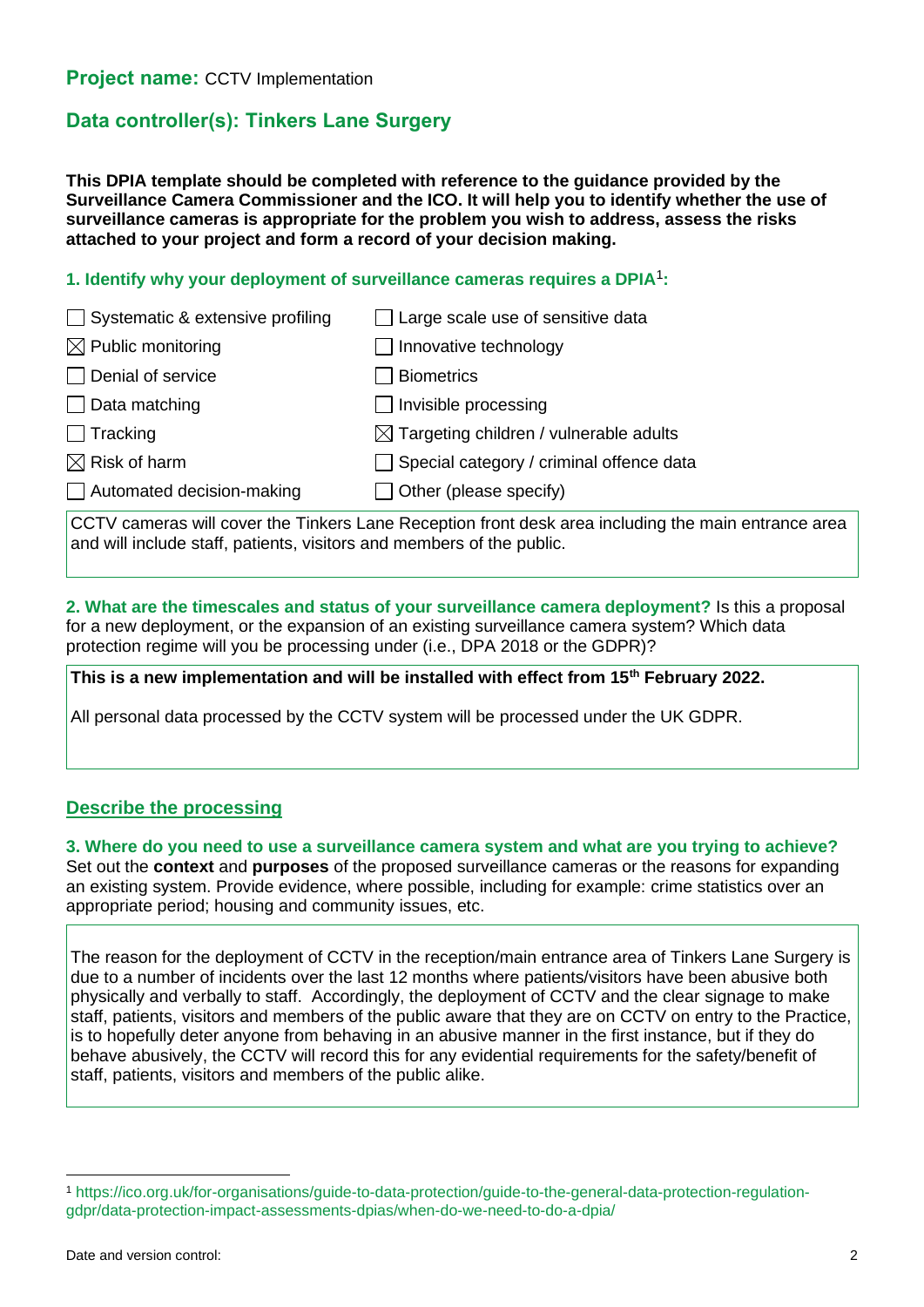**4. Whose personal data will you be processing, and over what area?** Set out the **nature** and **scope** of the personal data you will be processing. Who are the data subjects, and what kind of information will you be collecting about them? Do they include children or vulnerable groups, and what is the scale and duration of the processing?

The data subjects whose personal data will be processed by the CCTV system will inlcude staff, patients, visitors and members of the public including children and vulnerable groups of people.

The scope of the CCTV system is for crime prevention and public safety.

**5. Who will be making decisions about the uses of the system and which other parties are likely to be involved?** Will you be the sole user of the data being processed or will you be sharing it with other organisations or agencies? Record any other parties you would disclose the data to, for what purposes, and any relevant data sharing agreements. Note that if you are processing for more than one purpose you may need to conduct separate DPIAs.

Tinkers Lane Surgery will maintain sole access as the data controller. If another party was to request access, this would be reviewed on a case-by-case basis in line with our CCTV policy.

### **6. How is information collected? (Tick multiple options if necessary)**

| $\boxtimes$ Fixed CCTV (networked)    | □ Body Worn Video                       |
|---------------------------------------|-----------------------------------------|
| <b>ANPR</b>                           | $\Box$ Unmanned aerial systems (drones) |
| Stand-alone cameras                   | $\Box$ Redeployable CCTV                |
| $\Box$ Other (please specify)         |                                         |
| Fixed CCTV cameras will be installed. |                                         |

#### **7. Set out the information flow, from initial capture to eventual destruction. You may want to insert or attach a diagram.** Indicate whether it will include audio data; the form of transmission; the

presence of live monitoring or use of watchlists; whether data will be recorded; whether any integrated surveillance technologies such as automatic facial recognition are used if there is auto deletion after the retention period. You may have additional points to add that affect the assessment.

We are using the Swann Enforcer Security System with 4 hardwired cameras situated in the main waiting room and main entrance lobby incorporating the front reception desk (these are all public areas). The system includes the following specifications:

- Audio data recorded
- Transmission is via hardwired hardware
- No live monitoring or use of watchlists
- Video data recorded
- No auto facial recognition
- Recorded back to a 2 TB hard drive that is auto deleted after 30 days, unless footage required for any criminal/legal prosecution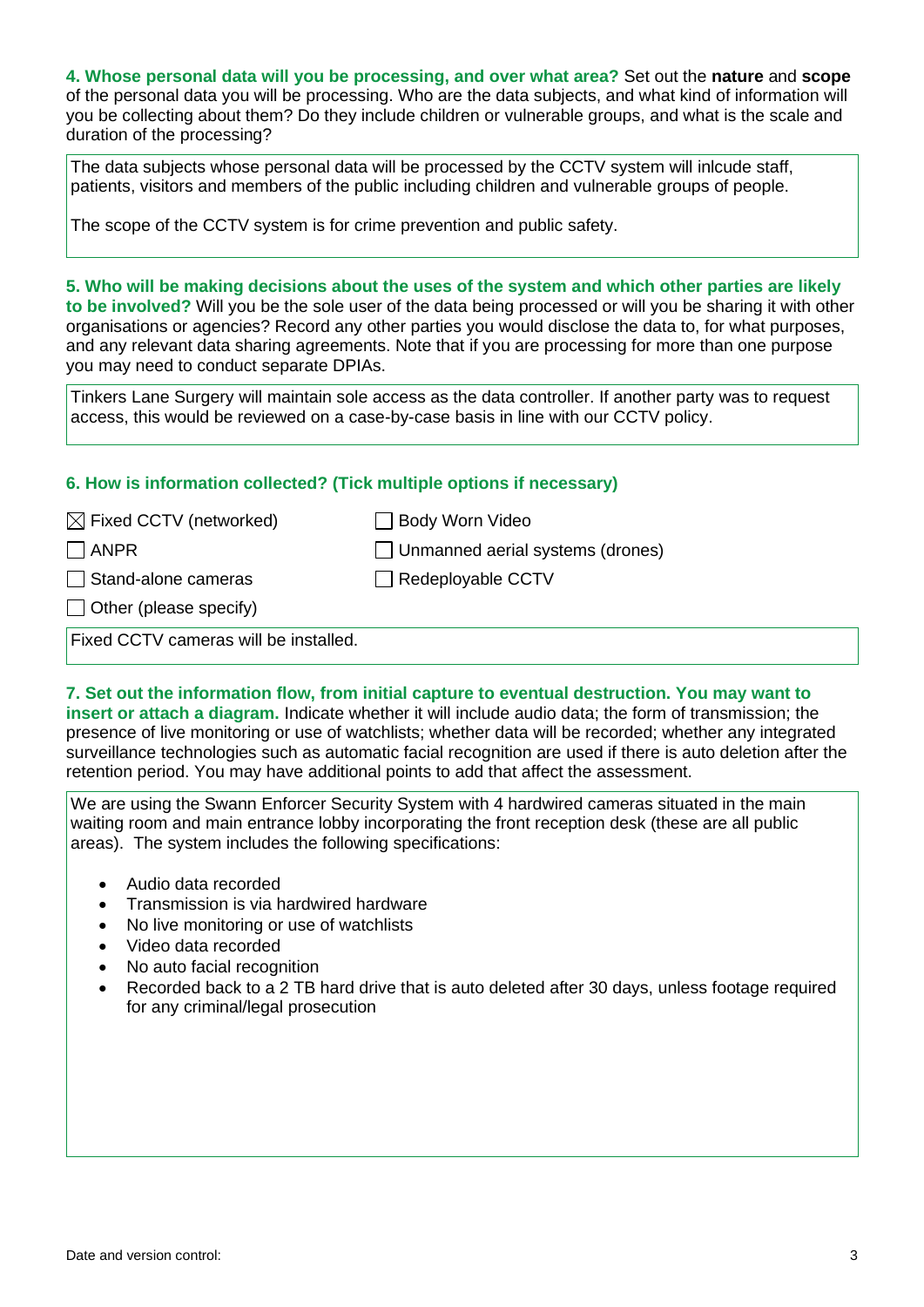### **8. Does the system's technology enable recording?**

 $\boxtimes$  Yes  $\Box$  No

If recording is enabled, state where it is undertaken (no need to stipulate address, just Local Authority CCTV Control room or on-site will suffice for stand-alone camera or BWV), and whether it also enables audio recording.

Video/Audio recorded and stored onsite on 2TB hard drive.

#### **9. If data is being disclosed, how will this be done?**

 $\boxtimes$  Only by on-site visiting

 $\boxtimes$  Copies of footage released (detail method below, e.g., encrypted digital media, via courier, etc)

- **□ Off-site from remote server**
- $\Box$  Other (please specify)

Footage would be relased in line with our CCTV policy to third party orginisation on a case by case bases. E.g. the Police. This would be done via USB memory stick and a record of this would be kept.

#### **10. How is the information used? (Tick multiple options if necessary)**

 $\boxtimes$  Monitored in real time to detect and respond to unlawful activities

 $\boxtimes$  Monitored in real time to track suspicious persons/activity

 $\Box$  Compared with reference data of persons of interest through processing of biometric data, such as facial recognition.

Compared with reference data for vehicles of interest through Automatic Number Plate Recognition software

Linked to sensor technology

 $\Box$  Used to search for vulnerable persons

 $\Box$  Used to search for wanted persons

 $\boxtimes$  Recorded data disclosed to authorised agencies to support post incident investigation, including law enforcement agencies

 $\Box$  Recorded data disclosed to authorised agencies to provide intelligence

 $\Box$  Other (please specify)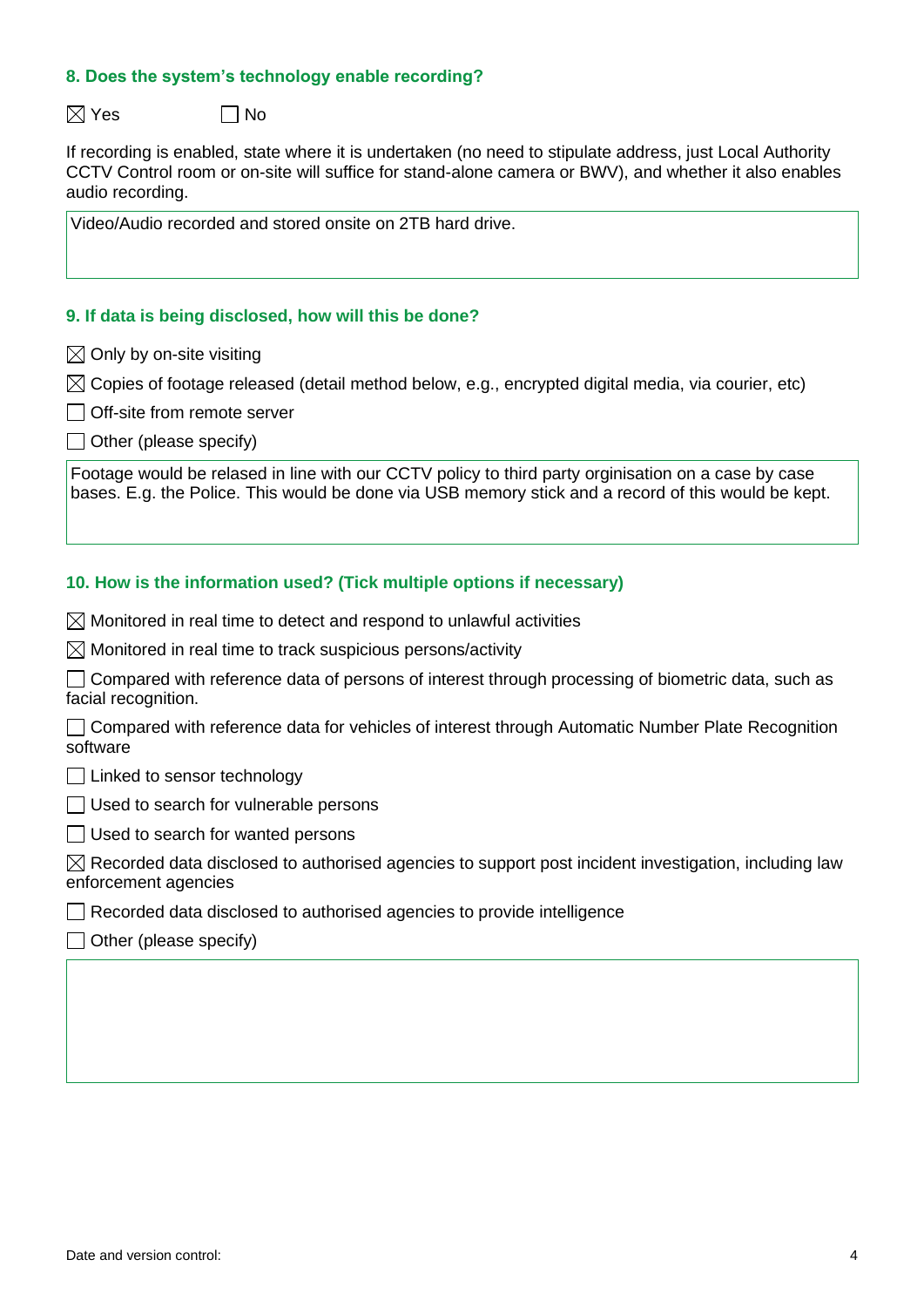# **Consultation**

**11. Record the stakeholders and data subjects you have consulted about the deployment, together with the outcomes of your engagement.**

| <b>Stakeholder</b><br>consulted | <b>Consultation</b><br>method | <b>Views raised</b>                                                                                                              | <b>Measures taken</b>                                                           |
|---------------------------------|-------------------------------|----------------------------------------------------------------------------------------------------------------------------------|---------------------------------------------------------------------------------|
| <b>GP</b> Team                  | Verbal                        | They recognize the requirement for it<br>these days, for both staff and patient<br>safety.                                       | Installation of CCTV system with effect from 15 <sup>th</sup><br>February 2022. |
| <b>Reception Team</b>           | Verbal                        | They welcome the implementation of it<br>for both staff and patient safety given the<br>escalation in incidents in recent times. | Installation of CCTV system with effect from 15 <sup>th</sup><br>February 2022. |
| <b>Nursing Team</b>             | Verbal                        | They recognize the requirement for it<br>these days, for both staff and patient<br>safety.                                       | Installation of CCTV system with effect from 15 <sup>th</sup><br>February 2022. |
| <b>Management Team</b>          | Verbal                        | They recognize the requirement for it<br>these days, for both staff and patient<br>safety.                                       | Installation of CCTV system with effect from 15 <sup>th</sup><br>February 2022. |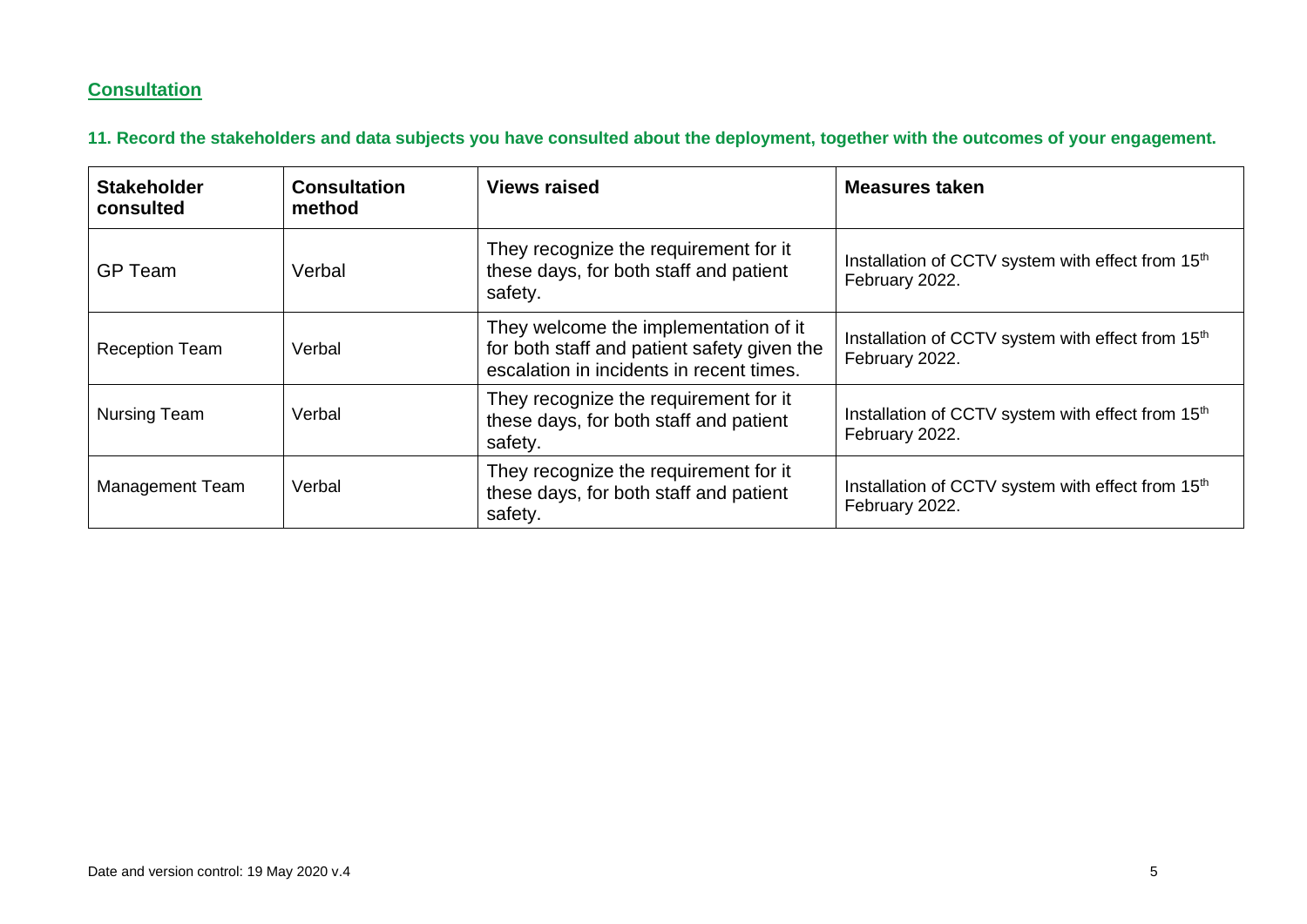# **Consider necessity and proportionality**

**12. What is your lawful basis for using the surveillance camera system?** Explain the rationale for your chosen lawful basis under the relevant data protection legislation. Consider whether you will be processing special categories of data.

We have identified that it is in our and the data subjects' legitimate interest for the CCTV system to be in operation for the prevention and detection of crime, safeguarding staff and visitors, and ensuring compliance with health and safety procedures.

The lawful basis for processing the personal data captured by the CCTV system is legitimate interests under Article 6,1 (f) of the UK GDPR.

**13. How will you inform people that they are under surveillance and ensure that they are provided with relevant information?** State what privacy notices will be made available and your approach to making more detailed information available. Consider whether data subjects would reasonably expect to be under surveillance in this context.

The use of CCTV recording is already covered in our Privacy notice, this is available on our website and at reception. We also display a poster at reception with the contact details for SAR.

CCTV recording posters will be added to the outside of the building with the following message:

"Images are being monitored and recorded for the purposes of crime prevention and public safety

This scheme is controlled by: Tinkers Lane Surgery

For more information, contact by email at: [tinkers.lanesurgery@nhs.net](mailto:tinkers.lanesurgery@nhs.net)

**14. How will you ensure that the surveillance is limited to its lawful purposes and the minimum data that is necessary for those purposes?** Explain the adequacy and relevance of the data you will be processing and how it is limited to the purposes for which the surveillance camera system will be deployed. How will you know if it is delivering the benefits, it has been deployed for?

We will review with staff members if they feel safer when entering and exiting the building. We will audit the system, to ensure it is recording the minimum required data as retaining data inline with the below data retention perod. Privacy masks will be used to ensure we are not recording images outside of the property boundry e.g. public roads, foot paths.

### **15. How long is data stored? (Please state and explain the retention period)**

Recordings will not normally be kept for longer than one month before they are erased unless there is an on-going Police investigation.

This is to give time for an incident to come to light and images review and copies provided to relevant authrorities as required. Whilst also trying to protect the interests of data subjects and keep recording time to a minimum.

Date and version control: 19 May 2020 v.4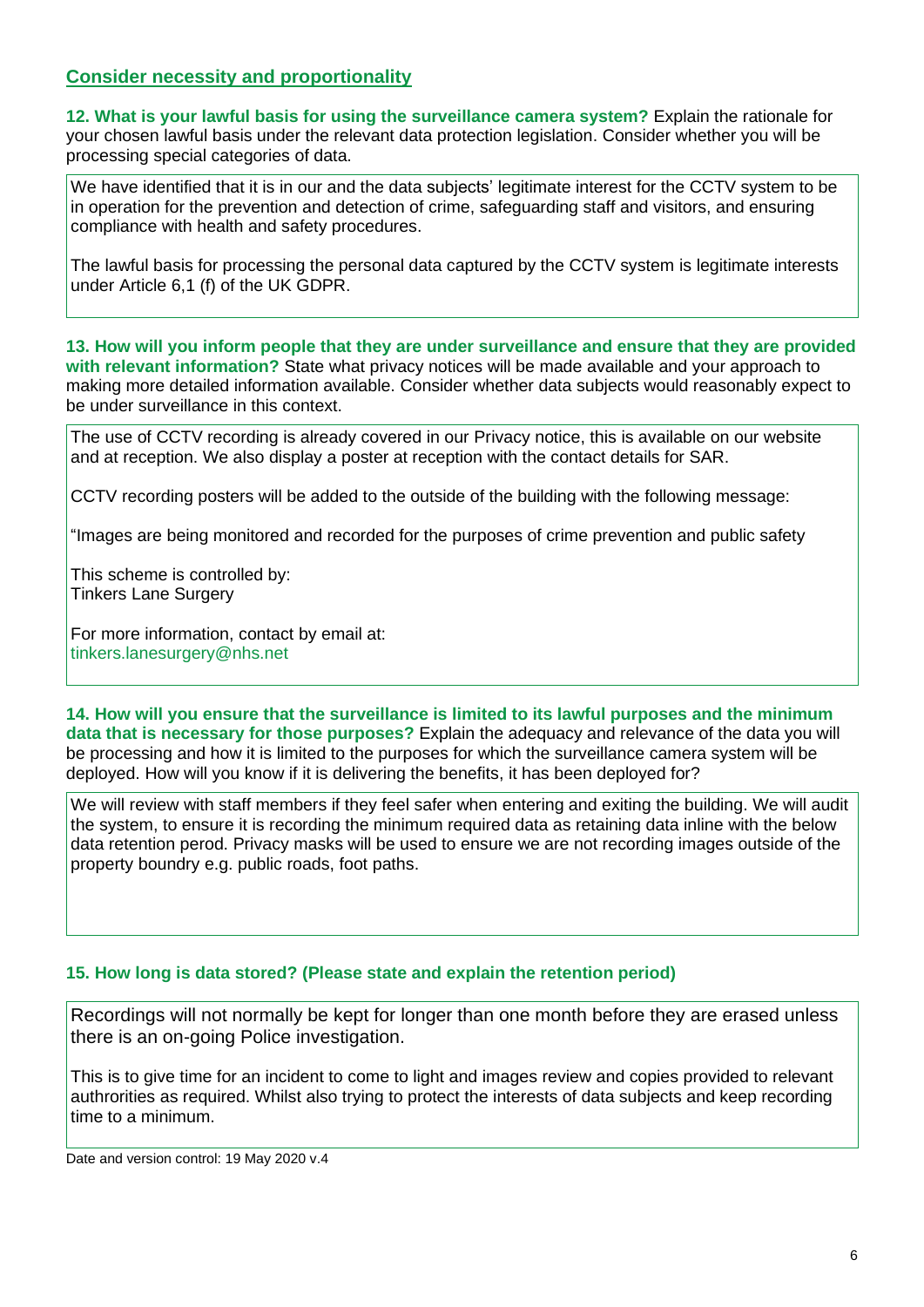### **16. Retention Procedure**

- $\boxtimes$  Data automatically deleted after retention period
- $\Box$  System operator required to initiate deletion
- $\boxtimes$  Under certain circumstances authorised persons may override the retention period, e.g., retained for prosecution agency (please explain your procedure)

The hard drive will automaticaly over right after one month.

A manual extraction would need to be made to a USB memory stick. This would be done when required for law enforcement agences and a record made of the occurances.

**17. How will you ensure the security and integrity of the data?** How is the data processed in a manner that ensures appropriate security, protection against unauthorised or unlawful processing and against accidental loss, destruction, or damage? What measures do you take to ensure processors comply? How do you safeguard any international transfers?

The video recorded is kept in a secure area of the building with limited access. The recorded is not connected to the internet and no remote access is possible.

**18. How will you respond to any subject access requests, the exercise of any other rights of data subjects, complaints, or requests for information?** Explain how you will provide for relevant data subject rights conferred under the legislation. You must have procedures in place to respond to requests for camera footage in which a subject appears, and to respond to any other request to meet data protection rights and obligations.

Inline with our SAR policy, we would request to know a specific date and time, and a description of the person requesting the images. Proof of your identity would also be required. We will then review the footage and provide a copy to the data subject on a USB memory stick.

Footage would not be provided if it has already been overwritten, other people can be seen in it or if the release of the footage could affect an ongoing criminal investigation.

**19. What other less intrusive solutions have been considered?** You need to consider other options prior to any decision to use surveillance camera systems. For example, could better lighting or improved physical security measures adequately mitigate the risk? Does the camera operation need to be continuous? Where you have considered alternative approaches, provide your reasons for not relying on them and opting to use surveillance cameras as specified.

Improved lighting had been implemented and has not completely removed the risk of staff entering an leaving the building. In addition, the alternative that was considered was employing security staff at the main entrance/reception area. This was discounted as it was thought to be potentially intimidating for patients and not a cost effective solution. The CCTV solution was considered better for the safety and security of staff, patients, visitors and members of the public.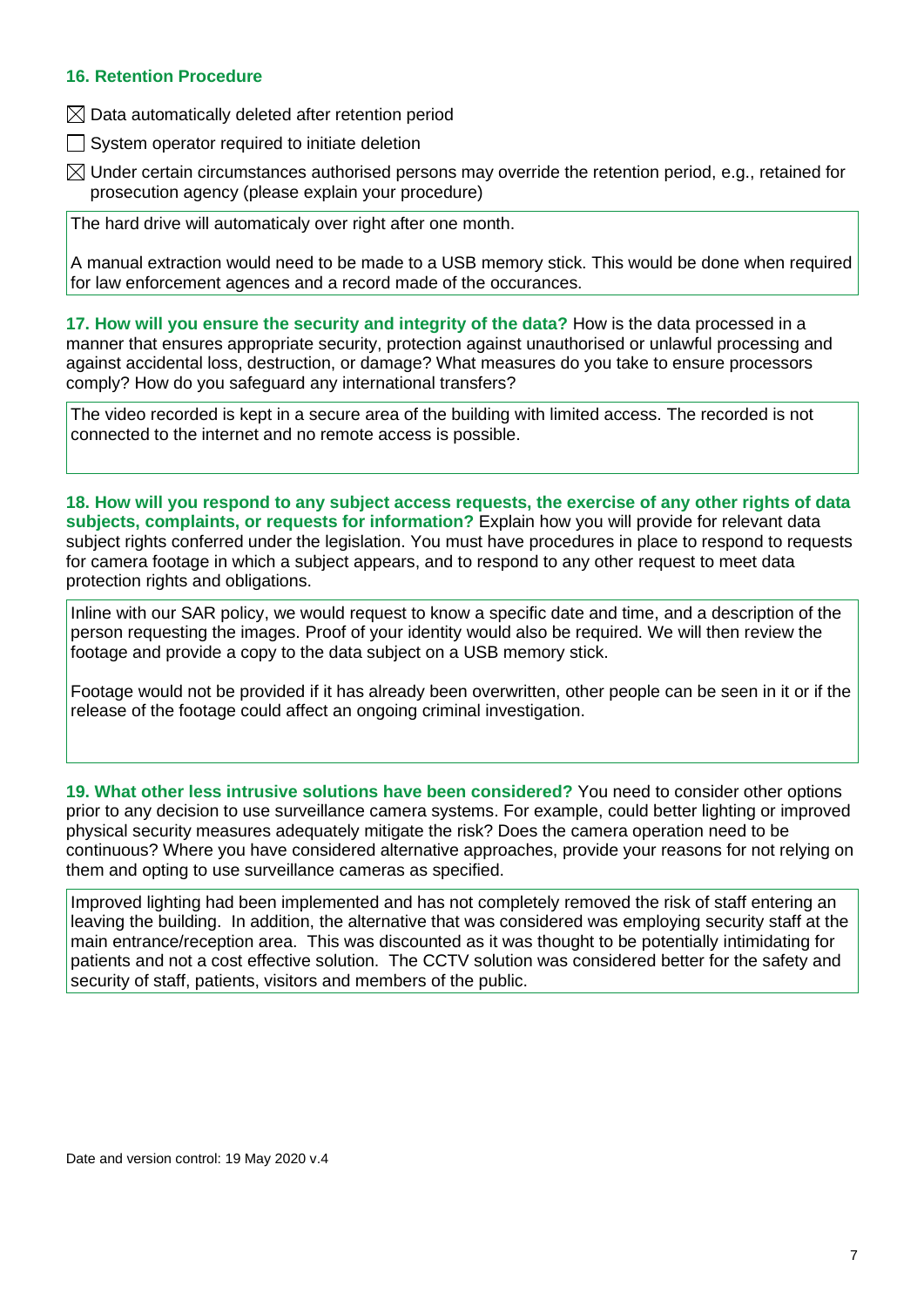# **20. Is there a written policy specifying the following? (Tick multiple boxes if applicable)**

| $\boxtimes$ The agencies that are granted access |        |                                                                                                       |
|--------------------------------------------------|--------|-------------------------------------------------------------------------------------------------------|
| $\boxtimes$ How information is disclosed         |        |                                                                                                       |
| $\boxtimes$ How information is handled           |        |                                                                                                       |
| Are these procedures made public?                | l IYes | $\boxtimes$ No                                                                                        |
| Are there auditing mechanisms?                   | l IYes | $\boxtimes$ No                                                                                        |
| received, stored information)                    |        | If so, please specify what is audited and how often (e.g., disclosure, production, accessed, handled, |
|                                                  |        |                                                                                                       |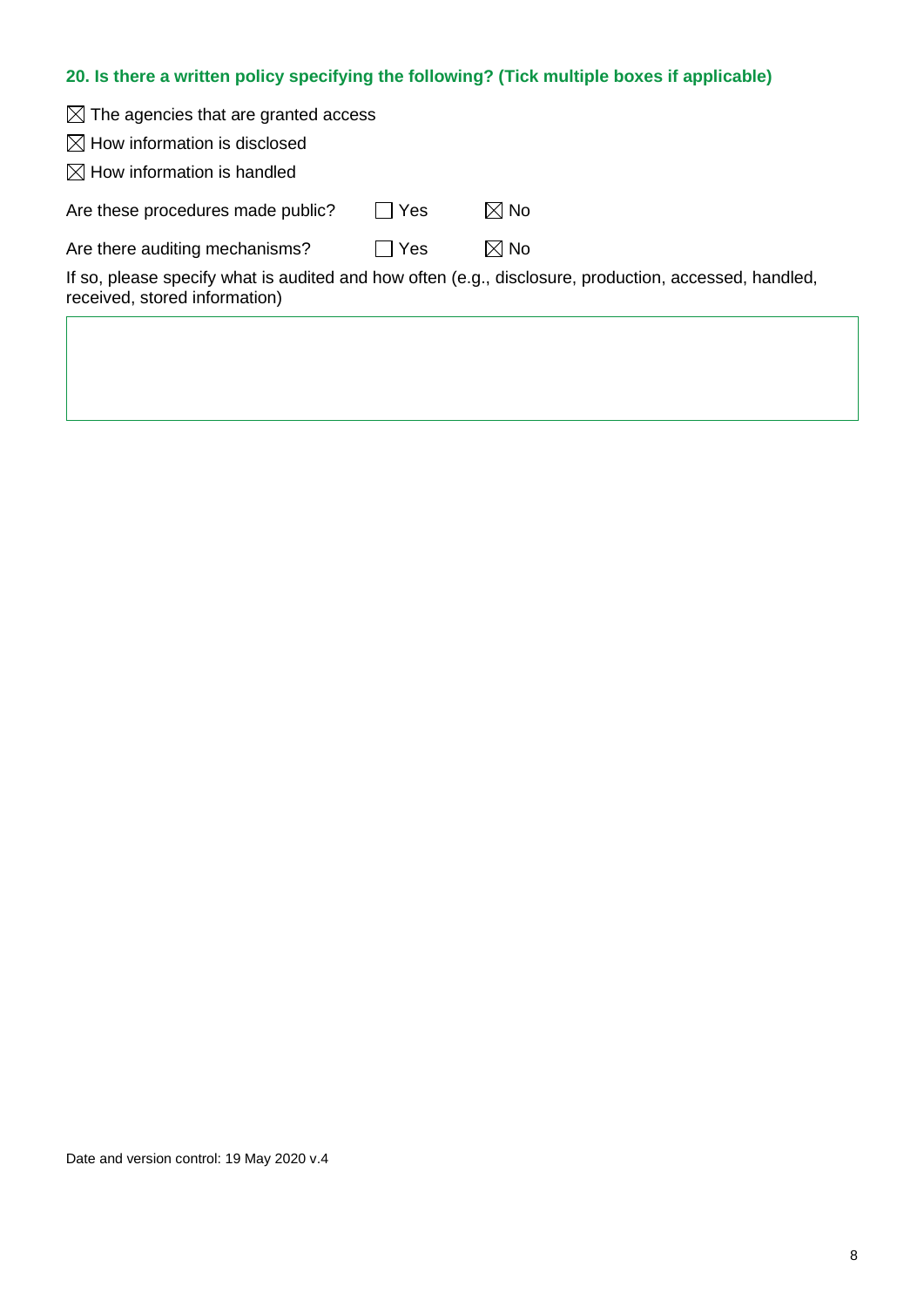# **Identify the risks**

Identify and evaluate the inherent risks to the rights and freedoms of individuals relating to this surveillance camera system. Consider, for example, how long will recordings be retained? Will they be shared? What are the expectations of those under surveillance and impact on their behaviour, level of intrusion into their lives, effects on privacy if safeguards are not effective? Could it interfere with other human rights and freedoms such as those of conscience and religion, expression, or association. Is there a risk of function creep? Assess both the likelihood and the severity of any impact on individuals.

| Describe source of risk and nature of potential impact on<br>individuals. Include associated compliance and corporate risks<br>as necessary. | <b>Likelihood of harm</b> | Severity of harm | <b>Overall risk</b> |
|----------------------------------------------------------------------------------------------------------------------------------------------|---------------------------|------------------|---------------------|
| Personal data retained for longer than necessary or<br>personal data collected and stored unnecessarily                                      | Remote                    | Significant      | Low                 |
| Disclosure of personal data to unauthorised persons or<br>agencies                                                                           | Possible                  | Significant      | Low                 |
| Surveillance disproportionate to need                                                                                                        | Remote                    | Significant      | Low                 |
| Unauthorised third-party access to images                                                                                                    | Possible                  | Significant      | Medium              |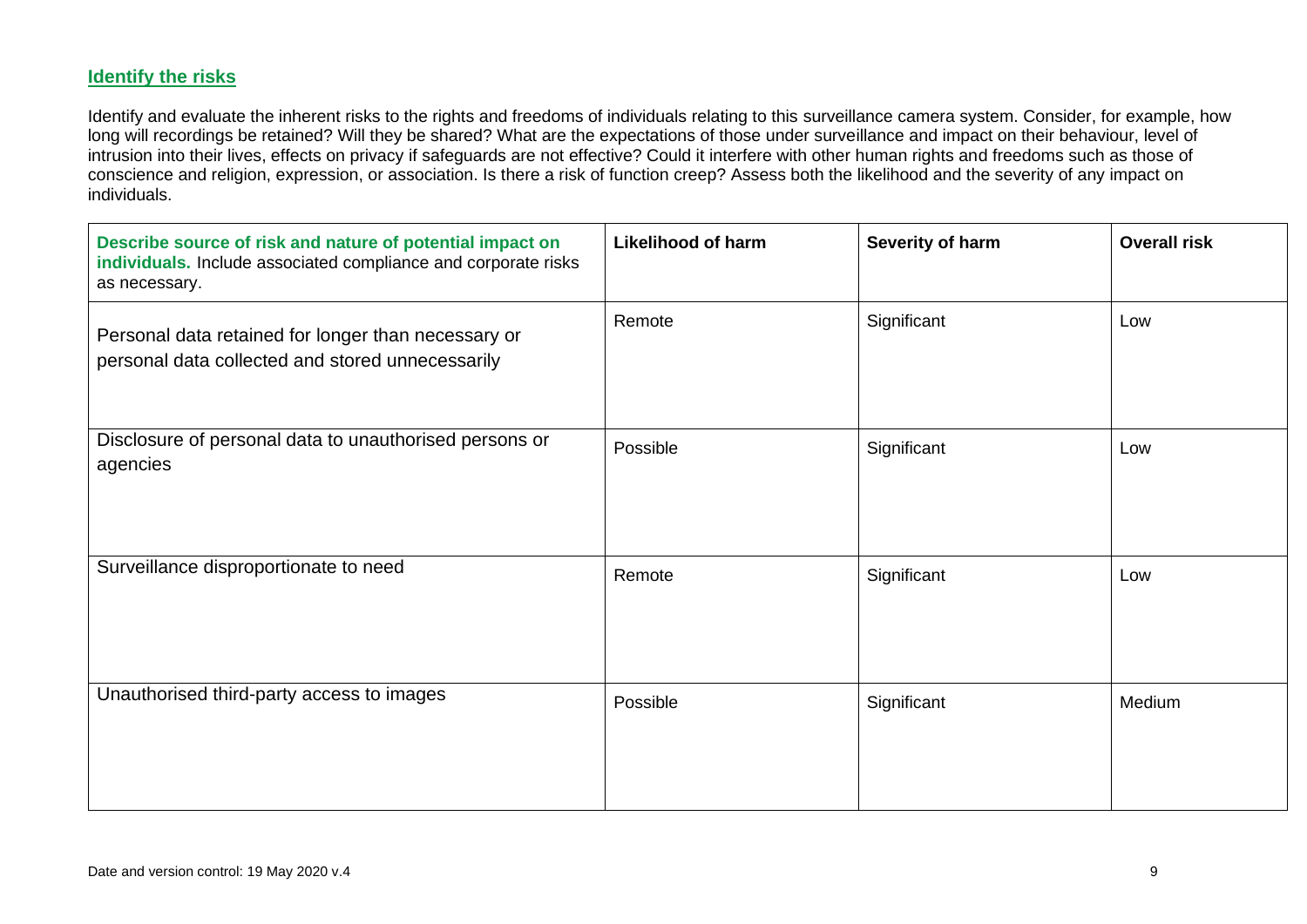# **Address the risks**

Explain how the effects of privacy enhancing techniques and other features mitigate the risks you have identified. For example, have you considered earlier deletion of data or data minimisation processes, has consideration been given to the use of technical measures to limit the acquisition of images, such as privacy masking on cameras that overlook residential properties? What security features, safeguards and training will be in place to reduce any risks to data subjects. Assess residual levels of risk.

## **Note that APPENDIX ONE allows you to record mitigations and safeguards particular to specific camera locations and functionality.**

| Identify additional measures you could take to reduce or eliminate risks identified as medium or high risk                                                                                                                                                                                                                                                                                                 |                                |                      |                          |
|------------------------------------------------------------------------------------------------------------------------------------------------------------------------------------------------------------------------------------------------------------------------------------------------------------------------------------------------------------------------------------------------------------|--------------------------------|----------------------|--------------------------|
| Options to reduce or eliminate risk                                                                                                                                                                                                                                                                                                                                                                        | <b>Effect on risk</b>          | <b>Residual risk</b> | <b>Measure approved?</b> |
| Video recorded will be set to limit recordings to 30 days as per<br>our data retention policy. Data will only be retained for long<br>than this when we are notified before deletion that they are<br>required. This will be reviewed on a case-by-case bases.                                                                                                                                             | Reduced to acceptable<br>level | Low                  | Yes                      |
| Images will only be released when there is a lawful reason to<br>do so. This could be as part of a SAR or for a criminal<br>investigation. Access to recorded images is set out in our<br>CCTV policy.                                                                                                                                                                                                     | Reduced to acceptable<br>level | Low                  | Yes                      |
| The CCTV system has been designed to keep the number of camera<br>requried to the minimum needed to complete the objective of<br>prevention and detection of crime, safeguarding staff and visitors,<br>and ensuring compliance with health and safety procedures. Any<br>cameras which have a view outside of our property boundry will have<br>a privacy mask set up to prevent recording in these areas | Reduced to acceptable<br>level | Low                  | Yes                      |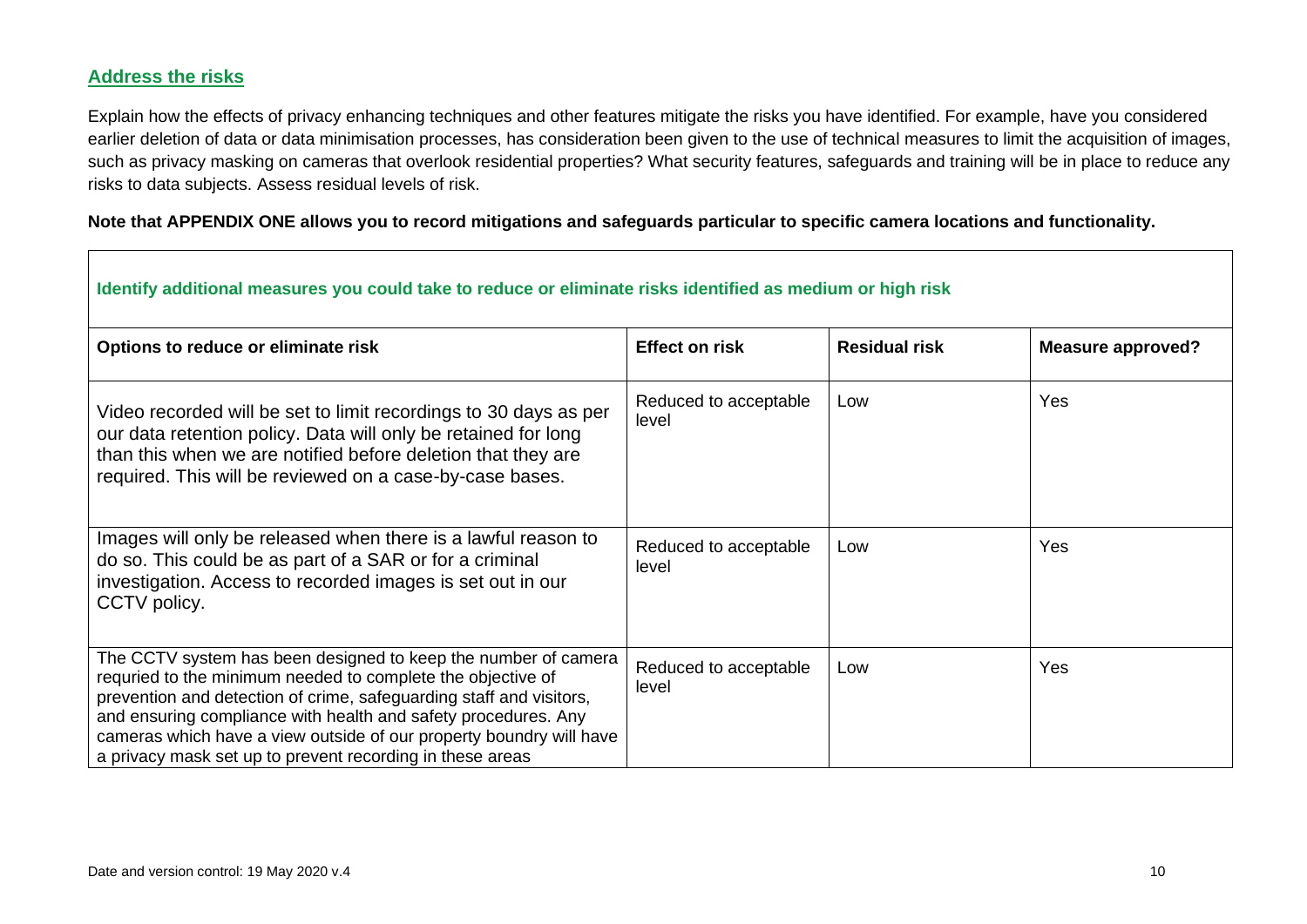| Options to reduce or eliminate risk                                                        | <b>Effect on risk</b> | <b>Residual risk</b> | <b>Measure approved?</b> |
|--------------------------------------------------------------------------------------------|-----------------------|----------------------|--------------------------|
|                                                                                            |                       |                      |                          |
|                                                                                            |                       |                      |                          |
| The CCTV recording equipment will be kept in a secure location.                            | Reduced to acceptable | Low                  | Yes                      |
| Viewing of the CCTV is limited to staff areas, where only authorised<br>people can access. | level                 |                      |                          |
| Visitor logs are kept for any third party having access to staff areas<br>of the building. |                       |                      |                          |
| Identity will be confirmed for members of the public who submit a<br>SAR.                  |                       |                      |                          |